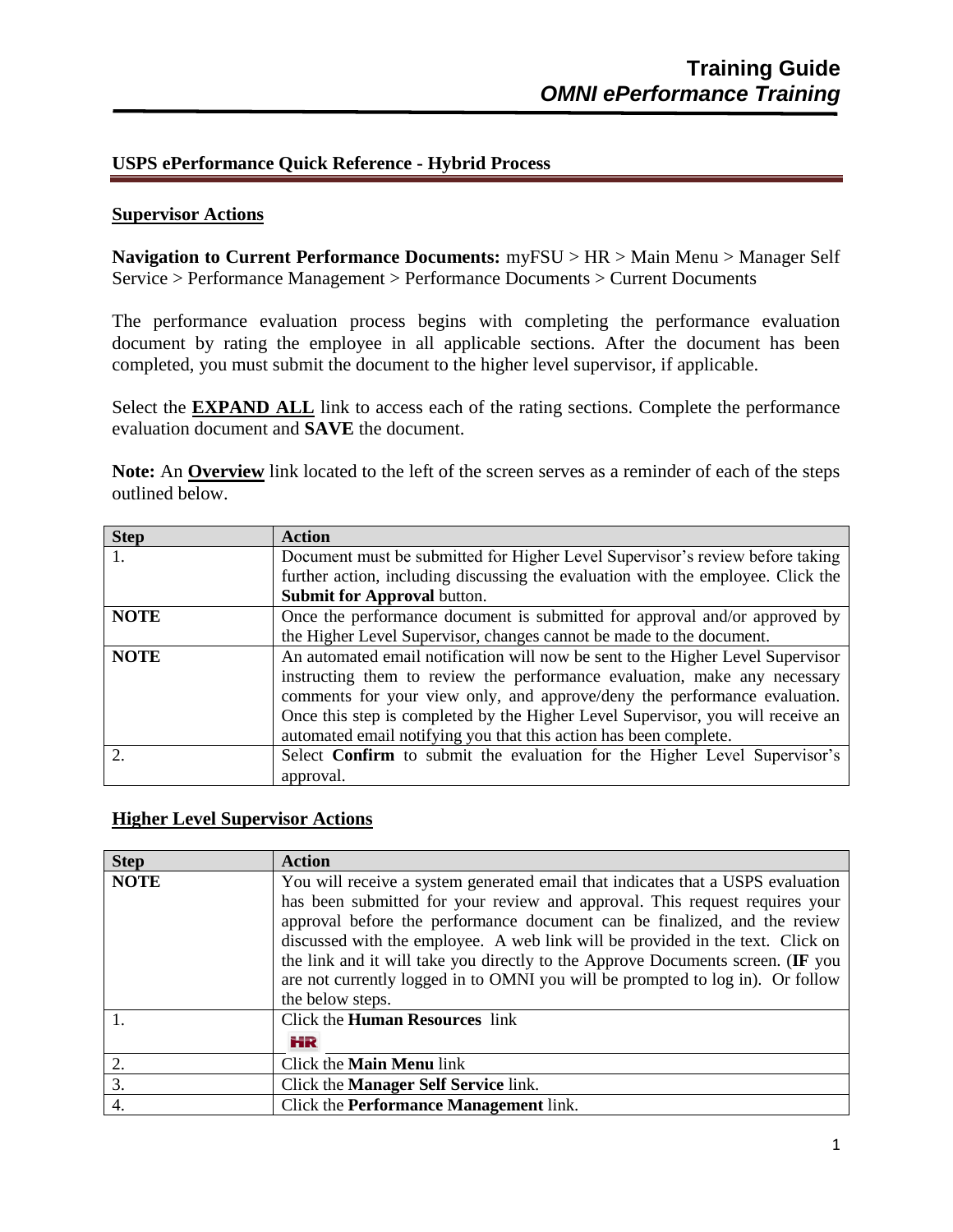| 5.          | Click the Approve Documents link.                                                 |
|-------------|-----------------------------------------------------------------------------------|
| 6.          | Click on the employee's name.                                                     |
| 7.          | Click the Performance Document Details link. You have the option to attach        |
|             | any written comments concerning the evaluation for the employees review.          |
|             | Please use the <b>Add Attachment</b> icon on the performance evaluation document. |
| 8.          | Click <b>Expand all</b> link to review document categories.                       |
| 9.          | Review performance evaluation document.                                           |
| 10.         | Click on the Return to Performance Document Approval link.                        |
| <b>NOTE</b> | Optional: You may provide comments regarding the performance evaluation           |
|             | ratings. Please note that these comments will not be viewed by the employee;      |
|             | they will only be viewed by the supervisor.                                       |
| 11.         | Click on the Approve or Deny button.                                              |
| 12.         | Click the Close button.                                                           |
| <b>NOTE</b> | An automated email notification will be sent to the supervisor indicating the     |
|             | evaluation has been reviewed/approved or denied. If the document is denied,       |
|             | the supervisor will be required to re-submit the document for your review/        |
|             | approval. Once the document is re-submitted for approval; click on the            |
|             | automated email link or follow the steps above starting with step 2.              |

## **Supervisor Actions**

| <b>Step</b>      | <b>Action</b>                                                                      |
|------------------|------------------------------------------------------------------------------------|
| <b>NOTE</b>      | You will receive a system generated email that indicates that a USPS evaluation    |
|                  | has been approved or denied by the Higher Level Supervisor. If the evaluation      |
|                  | has been denied, you must re-submit for the Higher Level Supervisor's review/      |
|                  | approval after changes to the evaluation document have been made. A web link       |
|                  | will be provided in the text of the automated email. Click on the link and it will |
|                  | take you directly to the View Approval Status page. (IF you are not currently      |
|                  | logged in to OMNI you will be prompted to log in). Or follow the below steps.      |
| 3.               | Click the <b>Human Resources</b> link.                                             |
|                  | НR                                                                                 |
| 4.               | Click the Main Menu option.                                                        |
| 5.               | Click the Manager Self Service link.                                               |
| 6.               | Click the Performance Management link.                                             |
| $\overline{7}$ . | <b>Click the Performance Documents link</b>                                        |
| 8.               | <b>Click on Current Documents link</b>                                             |
| 9                | Click on the employee's name                                                       |
| <b>NOTE</b>      | You may view any comments made by the Higher Level Supervisor by following         |
|                  | this navigation: Main Menu > Manager Self Service > Performance Management         |
|                  | > View Approval Status.                                                            |
|                  |                                                                                    |
|                  |                                                                                    |
|                  | Reminder: if the Performance Document has been denied, you must re-submit          |
|                  | for Higher Level Supervisor review/approval. If the Performance Document has       |
|                  | been approved, you may continue to follow the next steps. .                        |
| 10.              | Click Share with Employee button                                                   |
| 11.              | Select the Confirm button                                                          |